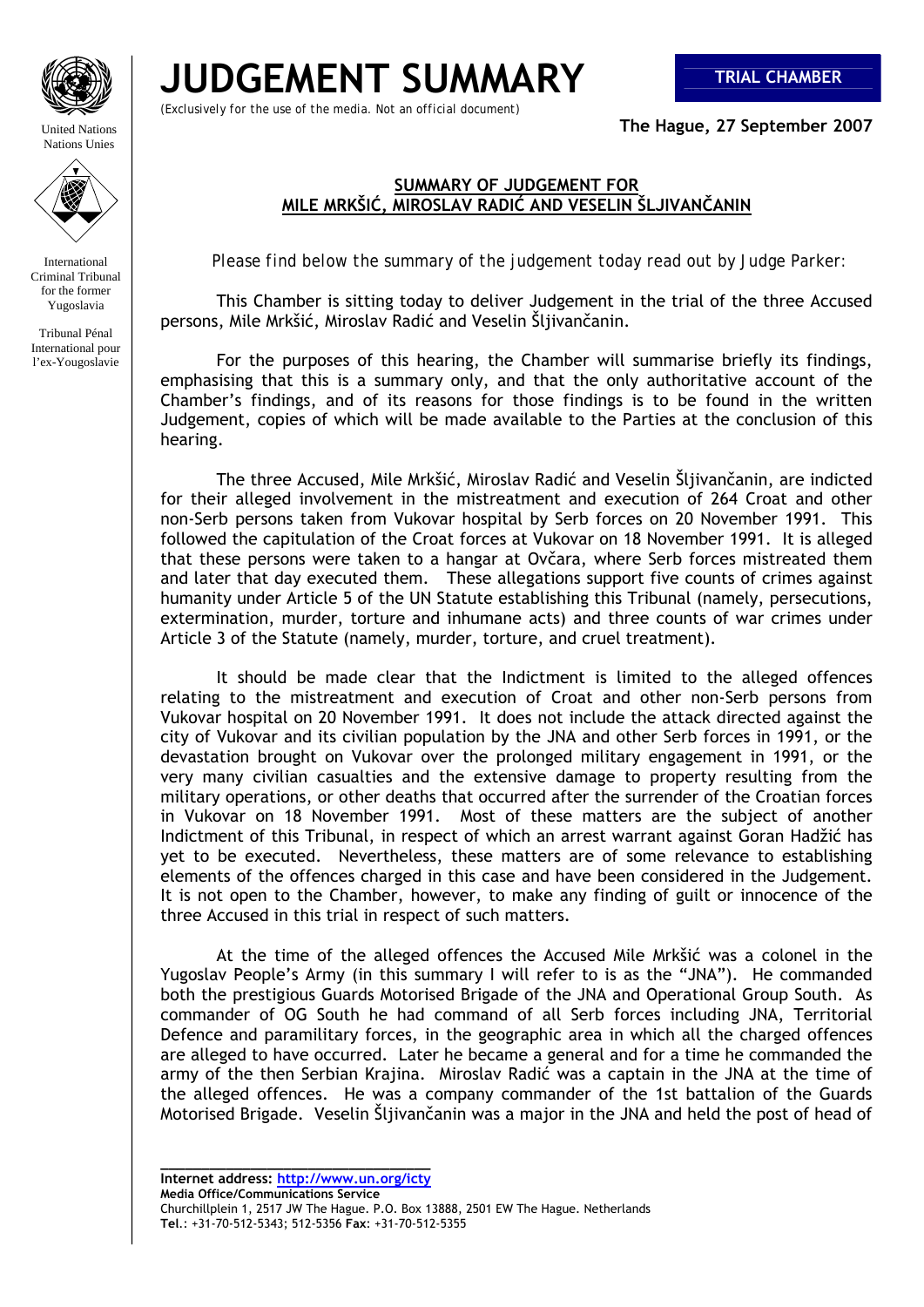the security organ of both the Guards Motorised Brigade and Operational Group South at the time of the alleged offences. He was later promoted to the rank of colonel.

 After several months of intense military operations between JNA and other Serb forces and Croatian forces, the Croatian forces in the area of Vukovar capitulated on 18 November 1991. By agreement reached that day, Croatian fighters from the Mitnica area surrendered to JNA forces of Operational Group South. The surrender later that day was monitored by representatives of the International Committee of the Red Cross. The prisoners of war were then taken to a large hangar at Ovčara near Vukovar, which had been selected earlier that day on orders of Mile Mrkšić. The prisoners of war were held there overnight and the following morning they were transported to a prisoner of war facility in Sremska Mitrovica which was across the border in Serbia. No incidents occurred during this evacuation.

 Also on 18 November 1991, in Zagreb, an agreement was reached between the government of Croatia and JNA representatives for the evacuation of Vukovar hospital. Wounded or sick patients of Vukovar hospital who were "fit to make the journey" were to be evacuated to Croatia. The hospital was to be under the protection of the International Committee of the Red Cross. The evacuation was to be monitored by the European Community Monitoring Mission, who were to have full access to all stages of the evacuation. Despite contrary views expressed by a number of Croat witnesses, the agreement did not apply to hospital staff, their family members or persons who were not patients in the hospital.

 On 18 November Vukovar hospital, which had been severely damaged in the fighting, was full beyond its capacity. A large number of civilians had also gathered there in the hope that they would also be evacuated. Inside the hospital there were sick, wounded, hospital staff, and some family members of hospital staff. Despite the contrary evidence of some Croat witnesses, there were also members of the Croatian forces, pretending to be patients or hospital staff. OG South entered Vukovar hospital on 19 November 1991. The Accused Miroslav Radić placed guards at the entrance until later that day when the military police of the Guards Motorised Brigade took over the duty of securing the hospital. In the afternoon on 19 November 1991 most of the civilians who had gathered at the hospital were transported by the JNA to Velepromet, a large warehouse located nearby.

 International representatives, both ECMM and ICRC, were in Vukovar on 18 and 19 November. ECMM's access to the hospital on 18 and 19 November was prevented by the JNA. An ICRC representative was allowed only limited access to the hospital on 19 November. International representatives were told by a senior JNA officer of OG South in Mile Mrkšić's presence, that the members of the Croatian forces, i.e. whether patients or otherwise, would not be allowed to leave the hospital in the evacuation. If they were allowed to leave "Serb irregulars or local citizens would attack the convoy". They would be held by the JNA as prisoners of war, and later they would be exchanged for JNA prisoners. The ECMM were told not to get involved in the evacuation. The agreement for the evacuation of the wounded, signed the previous day was being ignored.

 On 19 November 1991, Mile Mrkšić ordered the evacuation of Vukovar hospital. This was to occur on 20 November 1991. He put the Accused Veselin Šljivančanin in charge. He was to separate the people in the hospital into two groups, war crimes suspects and civilians. The war crimes suspects, i.e the members of the Croatian forces, were to be transported under JNA guard to the prisoner of war facility in Sremska Mitrovica, in Serbia. Civilians were to be taken, as they chose, to Croatia or Serbia. Veselin Šljivančanin was given responsibility for the security of the prisoners of war until they reach Sremska Mitrovica.

 On 20 November 1991 at about 0700 hours staff of Vukovar hospital were called to a meeting organised by the Accused Veselin Šljivančanin. While the meeting was in progress JNA soldiers went through the hospital and told those who were able to walk to leave. At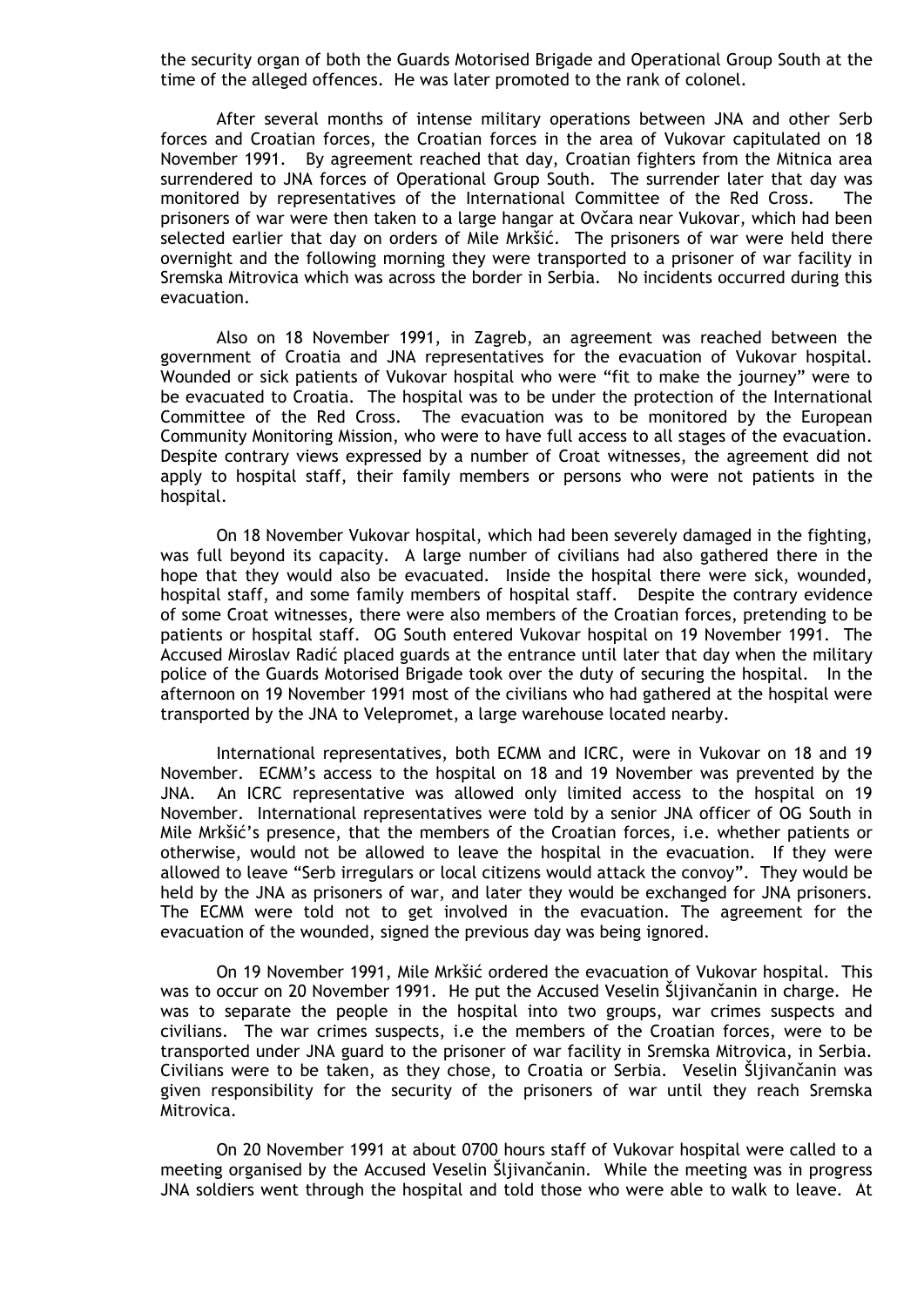the exit, JNA soldiers separated the men from women, children and the elderly. The men were searched by JNA soldiers, and ordered to board waiting buses under armed guard. There were over 200 men, and also two women, in this group. They were all Croat or non-Serb. They were, or were believed to have been, involved in the Croat forces. At the same time, on the other side of the hospital, the women, children and a few elderly men were gathered and boarded different buses to go to either to Serbia or Croatia. The buses with the male prisoners left Vukovar hospital at about at approximately 1000 hours. They went in a convoy first to the JNA barracks in Vukovar.

 Attempts by the ECMM and ICRC representatives to reach the hospital by that morning were prevented by the JNA. They were held for two hours in the city centre at a bridge over the Vuka River. A JNA armoured vehicle blocked their way to the hospital. The Accused Veselin Šljivančanin was at the bridge and suggested falsely that the representatives could not proceed further for safety reasons. While they were held at the bridge, the buses carrying the men from the hospital, travelling in the opposite direction, crossed over the Vuka River on a nearby bridge, heading towards the JNA barracks. Following this, the ECMM and ICRC representatives were finally able to reach the hospital at about 1030 hours. They found primarily women and children remaining there. The men have been removed, apart from a few elderly and male staff.

 The buses carrying the prisoners of war, i.e. the men from the hospital, arrived at the JNA barracks in Vukovar at around 1030 hours. Local Serb Territorial Defence and paramilitary forces milled around the buses, physically threatening and verbally abusing the men on the buses. Order was eventually established when JNA military police removed the Territorial Defence members and the paramilitaries from the barracks compound. JNA soldiers had also removed some 12 to 15 identified men from the buses. These men were beaten with rifle-butts, punched and kicked and then taken back to the hospital, where the Accused Veselin Šljivančanin, in consultation with leaders of the local Territorial Defence, questioned them about their possible involvement in the Croatian forces. These men were hospital staff or family members of hospital staff, they had been returned to the hospital on the orders of Veselin Šljivančanin. Some of these men were sent back to the JNA barracks, the others were left to join the convoy of women and children.

 In the meantime, that morning the self-described "government" of Slavonia, Baranja and Western Srem, operating in the area of Vukovar, which had been established by Serb people in the area, held a meeting at Velepromet. This government will be referred to as the local Serb government. Goran Hadžić was present as the Prime Minister of the "government" and Slavko Dokmanović, as the Minister of Agriculture. Captain Jakšić of the Vukovar Territorial Defence was present, as well as two senior officers of the JNA: Lieutenant-Colonel Panić, Chief of Staff of OG South and Colonel Vujić from the security administration in Belgrade were among those present. At this meeting there was strong opposition to the JNA removing prisoners of war from Vukovar to Sremska Mitrovica in Serbia. Some spoke of putting the war criminals on trial in Vukovar before local judiciary. At this meeting Lieutenant-Colonel Panić conveyed from the Accused Mile Mrkšić that he (Mrkšić) was prepared to act in accordance with the decision of the "government" meeting as to what should be done with the prisoners of war from Vukovar hospital. However, the evidence indicates that no final decision was reached during the actual meeting, although late that day the Prime Minister Goran Hadžić stated that an agreement had been reached for the prisoners to be detained in "our detention camps" in the surroundings of Vukovar. What followed is consistent with this.

 After this meeting of the local Serb government the buses still loaded with the men, prisoners from the hospital under armed guard, left the JNA barracks together and went not to Sremska Mitrovica in Serbia but to the hangar at Ovčara. They arrived there between 1330 and 1430 hours. The buses were emptied one by one and, as they were unloading a gauntlet of two rows of soldiers, about 10 to 15 on each side was formed. The prisoners had to pass between the soldiers who were beating them severely with wooden sticks, riflebutts, poles, chains and even crutches. The prisoners of war were then forced into the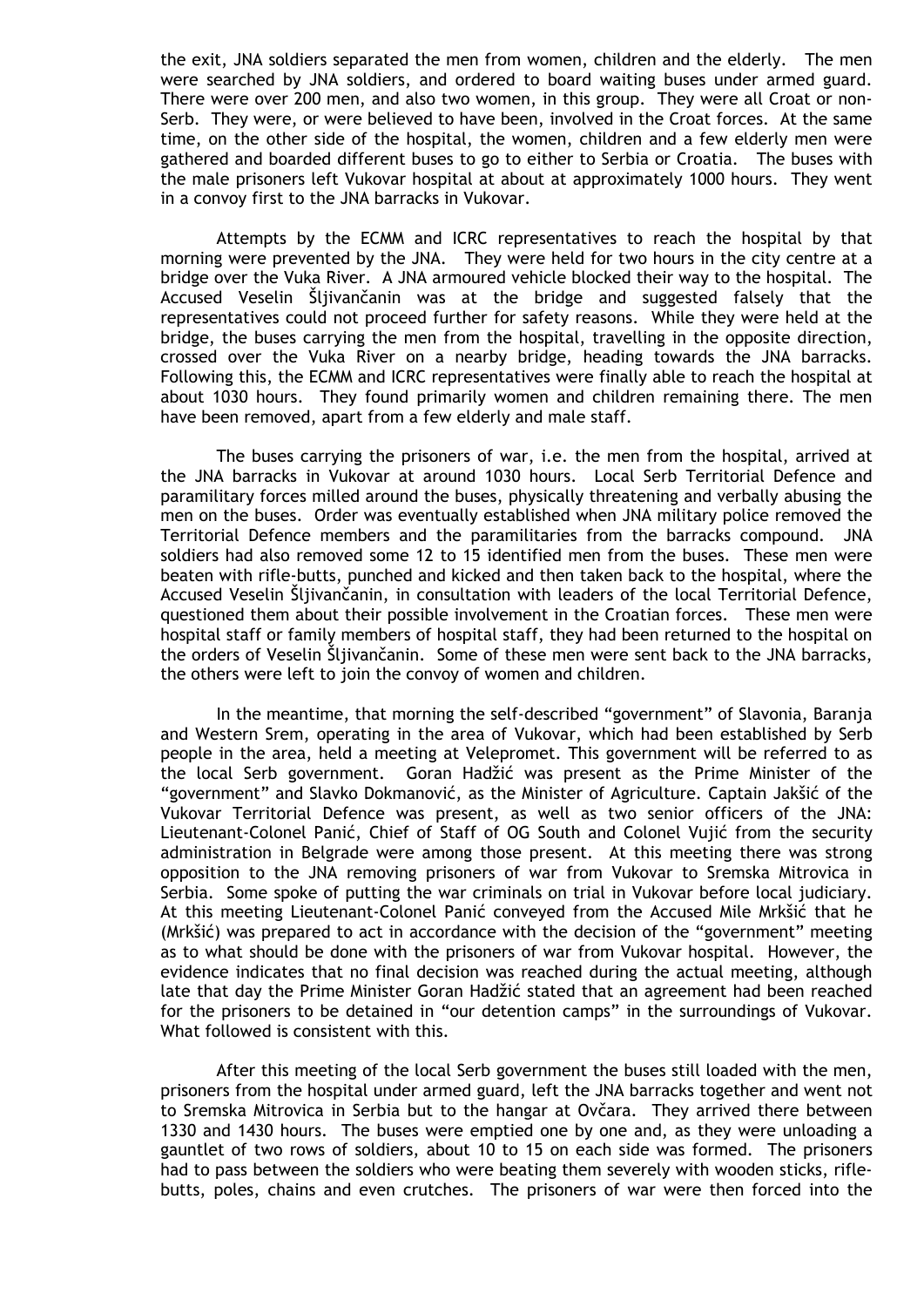hangar and remained imprisoned there under inhumane conditions until late that evening. The vast majority of the prisoners in the hangar was further severely beaten, in many cases with implements such as iron rods and rifle-butts, and kicked. Several prisoners, believed to have been prominent with the Croatian forces, were beaten particularly severely. Witnesses believed that some may have died of the beatings. Some sort of a roster system was established with different "shifts" of beaters taking turns in mistreating the prisoners.

 The soldiers who participated in the violent gauntlet in front of the hangar and in the beatings inside the hangar were Serb Territorial Defence soldiers, including a leader Miroljub Vujović, and paramilitary soldiers. They had followed the buses to Ovčara and remained there until late that evening. One or more JNA soldiers may have also participated in the beatings at their own volition.

 When the buses with prisoners of war arrived at the hangar there were some 15-20 JNA soldiers to secure the prisoners. They were primarily JNA military policemen. More JNA military police arrived later. Their efforts at securing the prisoners were inconsistent and insufficient. At times members of the Territorial Defence and paramilitaries were kept outside the hangar, but at other times, especially when the prisoners first arrived, they had unrestricted access to the prisoners of war.

 A number of senior JNA officers came to Ovčara in the afternoon of 20 November. They saw what was happening. Some of them took steps to ensure that the military police were more effective. These efforts were either not effective, or were only effective for a limited time.

 That evening at a time between 2000 and 2100 hours the order came from the command of Mile Mrkšić at OG South for the JNA military police guarding the prisoners of war to withdraw. They did withdraw before 2100 hours leaving the Serb Territorial Defence and paramilitary forces with unrestricted access to the prisoners. The prisoners of war were left in the custody of the Vukovar Territorial Defence who were at the time under the command of Miroljub Vujović.

 The prisoners were then taken by Territorial Defence and paramilitary forces in small groups to an isolated location and shot. Their bodies were buried there in a mass grave that had been dug earlier that day. The grave remained undiscovered until almost one year later, and the exhumation process did not begin until 1996. 200 bodies were exhumed. Detailed autopsies have been conducted. The Chamber finds from all the evidence that all 200 persons died on 20/21 November 1991 at Ovčara from trauma caused by physical violence, in almost all cases from one or more gunshot wounds.

 190 of the 200 persons buried in the mass grave have been identified. They are among those named in the Indictment. The evidence also establishes that another four identified persons, who were held as prisoners at the hangar that day have not been seen since. Each of them was severely beaten that day by Serb forces. It cannot be determined from the evidence whether their bodies are among the 10 unidentified bodies found in the mass grave. In the Judgement, the Chamber has set out the effect of some other evidence relating to other persons named in the Indictment as victims of murder. For reasons given, the Chamber has not been able to conclude whether some or all of these persons died at Ovčara as alleged. Our findings, of course, do not preclude that more than 200 persons, of whom 194 have been identified, died at Ovčara that day. However, the available evidence does not enable that to be determined. It is established that 194 of the victims named in the Indictment were murdered at Ovčara by Serb forces on 20/21 November 1991.

 Counts 1, 2, 3, 5 and 6 of the Indictment are charged as crimes against humanity under Article 5 of the Statute of the Tribunal. For reasons set out in the Judgement it is necessary, for the purposes of Article 5 of the Statute, that the victims of the underlying crime must be civilians. "Civilian" in Article 5 of the Statute does not include combatants or fighters hors de combat. In the present case the persons removed by the JNA forces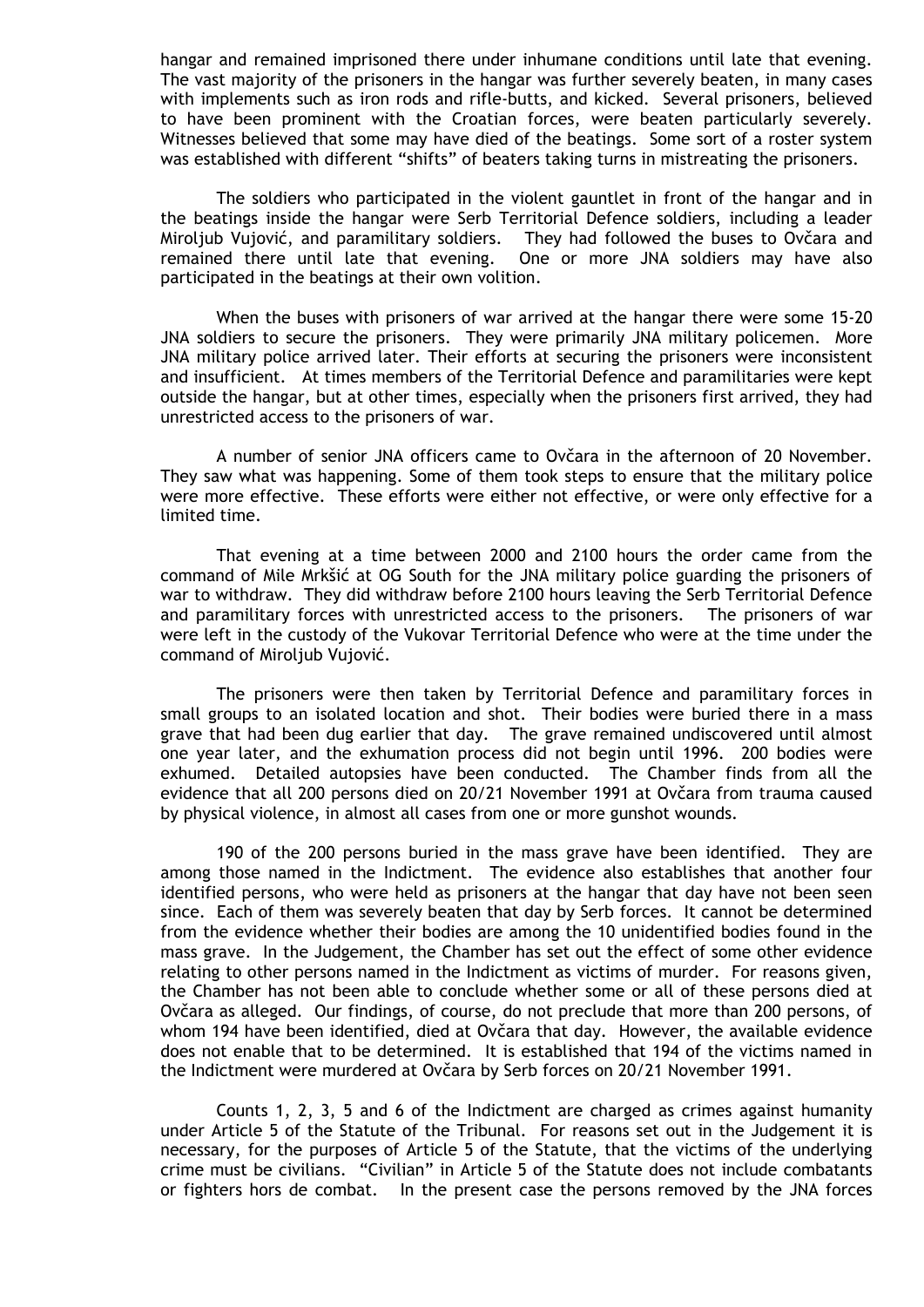from the Vukovar hospital on 20 November 1991 and murdered at Ovčara by Serb forces had been specifically identified and selected because of their known, or believed, involvement in the Croatian forces in Vukovar. The Serb forces who mistreated the victims and murdered them acted on the understanding that the victims were prisoners of war, not civilians. The jurisdictional prerequisites of Article 5 of the Statute have not been established. It follows that convictions should not be rendered in respect of Counts 1, 2, 3, 5 and 6. These charges will be dismissed with respect to all three Accused, and in this summary the Chamber will not discuss these counts any further.

 Counts 4, 7 and 8 of the Indictment which are based essentially on the same conduct, are charged as war crimes under Article 3 of the Statute. Article 3 applies to offences against prisoners of war. The Chamber is satisfied that an armed conflict existed in Croatia in the material time and that the other jurisdictional requirements for Article 3 have been established. The conduct of each Accused will, therefore, be fully considered in connection with these charges of war crimes.

 Count 4 alleges the offence of murder with respect to at least 264 persons identified in the Indictment. For reasons which have been explained, Count 4 has been established with respect to 194 identified victims of murder. The evidence that is available does not enable findings to be made about the other persons listed in the Indictment.

 Counts 7 and 8 alleges, respectively, the offence of torture and of cruel treatment. These charges rely on the imprisonment of the prisoners of war at the hangar at Ovčara, their physical abuse, the conditions of detention, and the deprivation of medical care. The evidence demonstrates that prisoners of war were beaten, in many cases gravely, as punishment for their actual or believed involvement in the Croat forces. This establishes the elements of the offence of torture (Count 7). The same beatings would also constitute cruel treatment (Count 8) but as the physical acts are the same, only a conviction for torture is appropriate. However, the elements of the offence cruel treatment (Count 8) are also established with respect to the conditions of detention at Ovčara. The reasons are more fully given in the written Judgement.

 There remains the further critical issue whether the three Accused or any of them have been proved to have been criminally responsible for the offences established by the Prosecution.

 The main allegation in the Indictment in this respect is that the Accused were involved in a joint criminal enterprise, a common purpose of which was the commission of the crimes alleged in the Indictment. In essence the allegation is that the three Accused men acted together to achieve the murder of the prisoners of war from the hospital and their mistreatment. There is no direct evidence which establishes this. While, on an incomplete understanding of some of the events of the 20/21 November 1991, and some isolated pieces of evidence, such a view could be suggested, in the finding of the Chamber the evidence does not establish that these three Accused, or any of them, joined in any joint criminal enterprise for the commission of the offences charged in Indictment.

 While many of these facts were strenuously contested, the evidence establishes, in the Chamber's view, that on the orders of the Accused Mile Mrkšić given on 19 November 1991, implemented by the Accused Veselin Šljivančanin, the prisoners of war were taken from the hospital on the morning of 20 November 1991 and eventually to Ovčara. The Chamber is satisfied, however, that the original intention of Mile Mrkšić was for the prisoners of war to be taken to Sremska Mitrovica, among other things with a view to their being later exchanged for Serb prisoners of war held by the Croatian authorities. This was the order given to Veselin Šljivančanin, and communicated to many others involved in the evacuation. It was what had been done with other prisoners of war in the preceding days.

 During the morning of 20 November 1991, the Accused Mile Mrkšić changed his mind and then his orders. First, the prisoners were held in buses at the JNA barracks, and then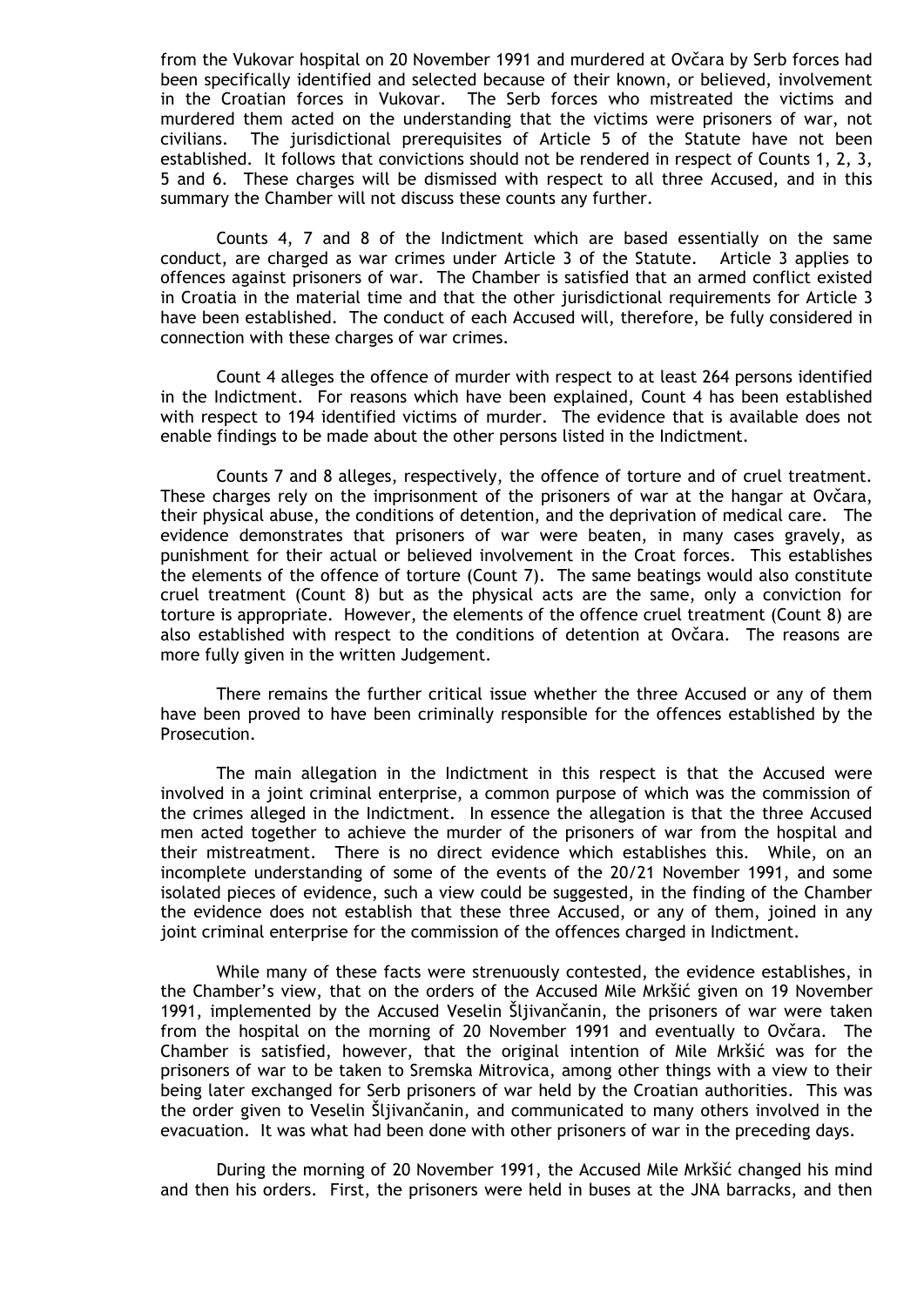at the hangar at Ovčara, but in each case they were still guarded, albeit less then effectively, by JNA military police. Eventually, late in the day, the Accused Mile Mrkšić decided, and ordered, that the JNA military police guarding the prisoners be withdrawn. The effect of the evidence is that it was at the time of this order that the Accused Mile Mrkšić finally decided that the prisoners of war should be left in the custody of the Vukovar Territorial Defence. The full reasons for his conduct are known only to Mile Mrkšić. The wishes of the local Serb government which had no lawful authority or power to direct the Accused Mile Mrkšić or the JNA as to what should be done with the prisoners of war, appear to have been a significant factor.

 What is material is that the evidence does not indicate that at any time either Veselin Šljivančanin or Miroslav Radić, had any involvement in the process by which Mile Mrkšić came to reach his decision that the JNA should relinquish its custody of the prisoners of war by withdrawing the JNA military police who were guarding them. These factual circumstances preclude any conclusion that the Accused men were acting together in a joint criminal enterprise.

 The Indictment also alleges that Mile Mrkšić is, among other forms of liability, responsible for having ordered the commission of the crimes with which he was charged. However, there is a complete absence of evidence to support such a conclusion. Even though, as the commander of Operational Group South, Mile Mrkšić was in the position of authority in respect of the Terriotiral Defence and paramilitary forces who perpetrated the crimes of cruel treatment, torture and murder, at Ovčara, it has not been established that he ordered them to commit the crimes charged.

 Mile Mrkšić, however, knew of intense feelings of animosity harboured by the Serb Territorial Defence and paramilitary forces against members of the Croat forces. In particular this had been demonstrated in the course of that day by the conduct at the JNA barracks and at Ovčara, which had been reported to Mile Mrkšić by a number of JNA officers. He had also been informed of killings at Velepromet the preceding day. By ordering the JNA military police to withdraw from Ovčara, when he knew of the high risk to the prisoners of war of serious violence and death at the hands of Territorial Defence and paramilitary forces, Mile Mrkšić aided and abetted the offences of murder that were committed as a consequence of his order for withdrawal. For these reasons, the Chamber find that Mile Mrkšić is responsible under Article 7(1) of the Statute for having aided and abetted the offence of murder.

 Further, Mile Mrkšić took no steps during the afternoon of 20 November 1991 to reinforce the guards at Ovčara, or improve in any way the measures for securing the prisoners of war from violence and other cruel treatment at the hands of the Territorial Defence and paramilitary forces, despite having been informed of the severe mistreatment that was occurring. By his failure to act, Mile Mrkšić rendered both practical assistance and encouragement to those at Ovčara who sought revenge on the prisoners of war. He is, therefore, found responsible under Article 7(1) of the Statute for having aided and abetted the crimes of torture and cruel treatment.

 The Prosecution case against Miroslav Radić is that, through his participation in the evacuation of the hospital, he too participated in the joint criminal enterprise alleged in the Indictment, or aided and abetted the crimes. It is also alleged that the crimes at Ovčara were committed by soldiers under his command and that he is also responsible as the superior of the direct perpetrators.

 The evidence has established that Miroslav Radić was at the hospital on 19 November 1991 and that JNA soldiers under his command provided the initial security of the hospital. It has further been established that Miroslav Radić was present at the compound of the hospital in the morning of 20 November 1991, but not that he participated in the triage in front of the hospital. There is no evidence that Miroslav Radić was at Ovčara on 20 November 1991. For reasons mentioned when discussing the responsibility of Mile Mrkšić,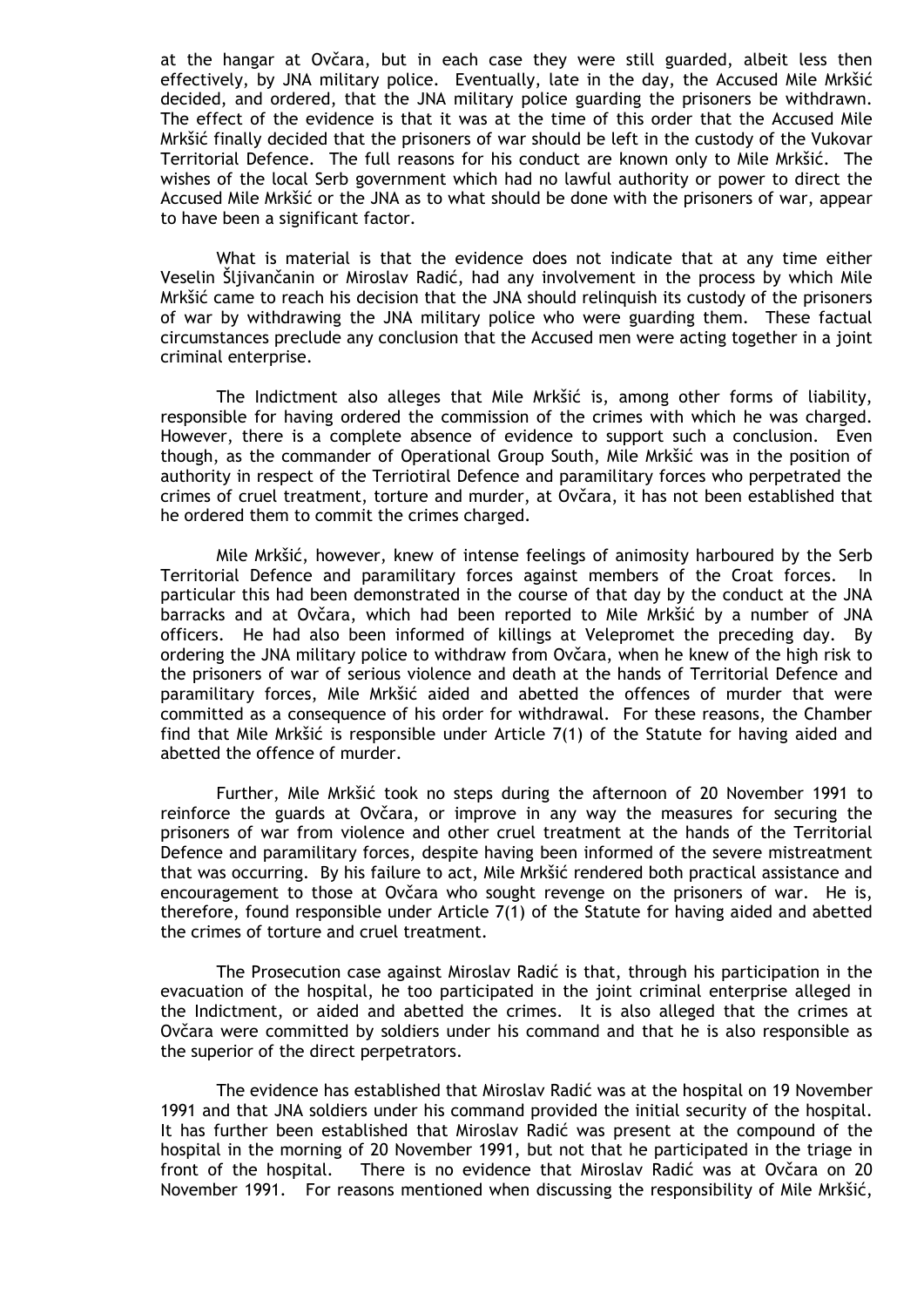there is no evidence which establishes that he participated in a joint criminal enterprise alleged. Two witnesses gave quite different evidence suggesting that Miroslav Radić was informed that soldiers under his command had participated in the mistreatment and killing of prisoners of war at Ovčara. A further witness suggested he was aware of the events at Ovčara. The Chamber was not able to accept the honesty of two of these witnesses or the reliability of the third witness. Hence, for reasons fully set out in the written Judgement, the Chamber finds that it has not been established by the Prosecution that Miroslav Radić had knowledge or reason to know that soldiers under his command had committed crimes at Ovčara.

 Turning next to the Accused Veselin Šljivančanin, the Chamber observes that for reasons expressed when discussing the responsibility of Mile Mrkšić, the evidence does not establish that Veselin Šljivančanin participated in any joint criminal enterprise as alleged in the Indictment.

 The Indictment alleges that Veselin Šljivančanin is responsible, under Article 7(1) of the Statute, for having ordered the commission of the crimes alleged in the Indictment. There is no evidence to suggest that Veselin Šljivančanin ordered any forces at Ovčara to commit any of the offences charged in the Indictment. Further, the crimes in this case were perpetrated by Territorial Defence and paramilitary forces. Veselin Šljivančanin had no power of command over those forces. On the evidence Veselin Šljivančanin cannot be held responsible, under Article 7(1) of the Statute, for having ordered the commission of any of the crimes established in this case. Nor does the evidence establish his responsibility under Article 7(3) for having failed to prevent the commission of crimes, or to punish the perpetrators.

 It is the Chamber's finding that on 20 November 1991 Veselin Šljivančanin exercised command authority conferred on him by Mile Mrkšić, over the military police involved in the evacuation of prisoners of war from the hospital and guarding them on the buses and at Ovčara. It is not alleged, nor does the evidence establish, that members of the military police perpetrated any of the crimes in this case. On the contrary, they were involved, albeit often unsatisfactorily in securing the prisoners of war from mistreatment by the Territorial Defence and paramilitary forces. As the facts of this case reveal, the security provided to the prisoners of war at Ovčara was insufficient. The number of military police troops at Ovčara was far too low and their performance was at times unsatisfactory, so that for much of the time the prisoners were exposed to the hostile acts of the Territorial Defence and paramilitary forces who had gathered at Ovčara. Contrary to his own and other evidence the Chamber finds that he was at Ovčara for a time when mistreatment to the prisoners was occurring. He was thus able to observe the brutal conduct of the Territorial Defence and paramilitary forces and became aware that serious crimes were being committed against the prisoners of war. In addition, he knew of past events of the same nature, in particular of the mistreatment including killings of Croat prisoners of war by local Serb Territorial Defence and paramilitary forces at Velepromet on the preceding day, as well as of other similar incidents that had taken place in the area of Vukovar in the months of October and November 1991. However, he chose not to resort to any of the measures available to him to seek to prevent what was occurring. He failed to discharge the duty of care for the prisoners of war kept in the custody of the JNA, a duty which was imposed on him by the laws of war and which was part of his responsibility as the security organ, and by the specific responsibility placed on him by Mile Mrkšić. Veselin Šljivančanin could have sought or ordered additional troops to Ovčara. He could have given orders to the military police present there to enhance the protection. He failed to give appropriate orders and take other appropriate action. This facilitated the continuing mistreatment of prisoners of war and thus the commission of the crimes of torture and cruel treatment, as it can only have been obvious to him in the circumstances. For these reasons, the responsibility of Veselin Šljivančanin, pursuant to Article 7(1) of the Statute, for having aided and abetted the crimes of torture and cruel treatment has been established.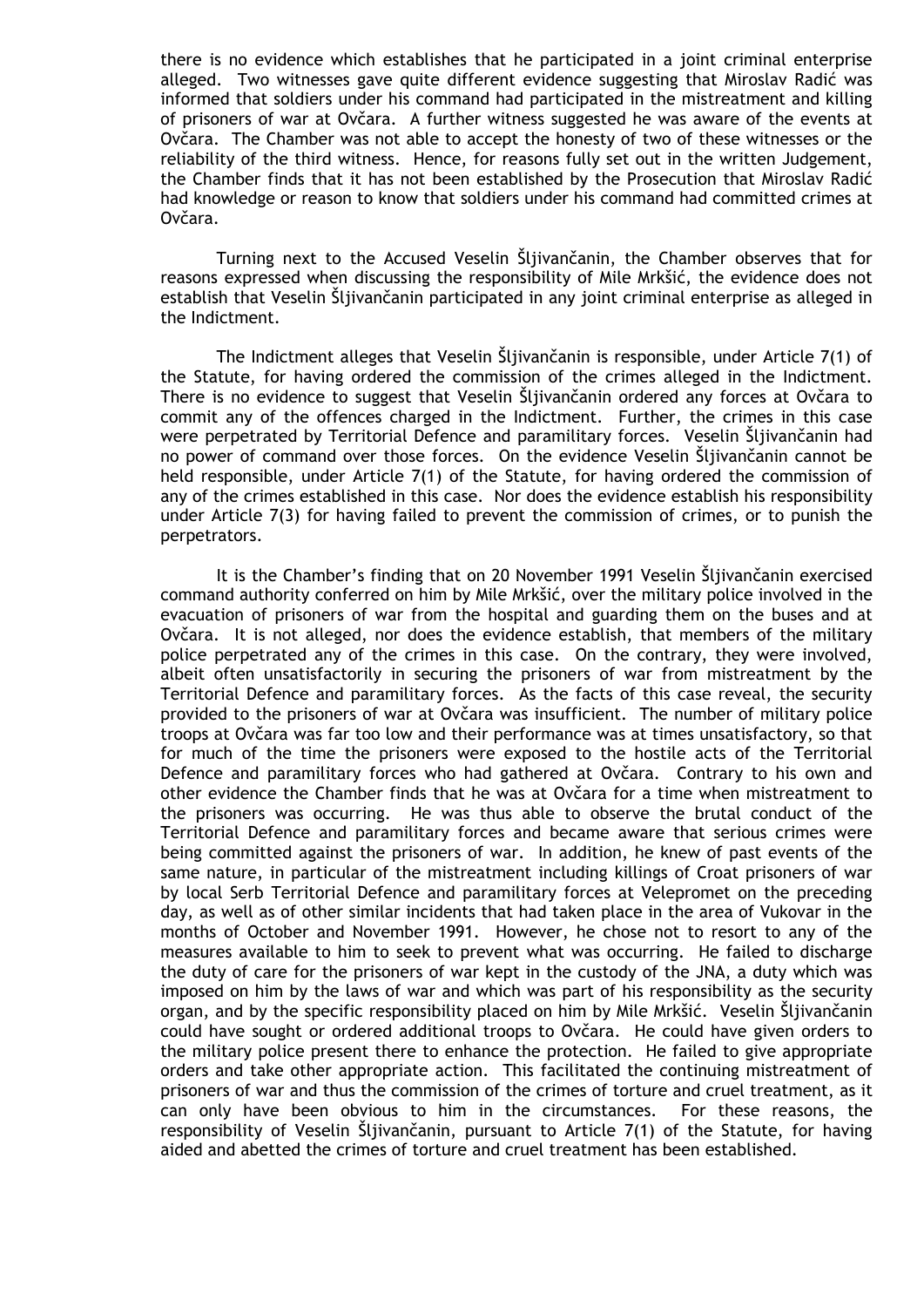He has not been found responsible, however, for having aided and abetted the crime of cruel treatment committed by the imposition of inhumane conditions of detention in the hangar at Ovčara, as the evidence does not demonstrate that Veselin Šljivančanin entered the hangar and was able to observe the conditions of detention in the hangar.

 The crime of murder was committed during the night after the withdrawal of all JNA military police from Ovčara, pursuant to the order of Mile Mrkšić. By that order, Veselin Šljivančanin necessarily ceased to be responsible for the security of the prisoners of war, and his command authority in respect of the military police that had provided security came to an end. He is not responsible, therefore, for the murders committed by Territorial Defence and paramilitary troops after the JNA military police were withdrawn from Ovčara.

 With respect to the sentence, the Chamber has set out in the written Judgement the many factors that have been taken into account in assessing appropriate sentences. In particular, the Chamber has taken into account, as it is required to do, the sentencing structure in the former Yugoslavia. The Chamber notes that the effect today of the law in Serbia and Croatia for murder and for aiding and abetting murder committed in 1991 in the circumstances of this case is to allow a maximum penalty of imprisonment for 20 years. It has also looked at sentences imposed in this Tribunal but it has not found other cases where the circumstances are sufficiently similar to this case to provide any useful guide.

 The Chamber would emphasize that this case concerns essentially the tragic events at Ovčara on 20 November when, as it has been proved, 194 identified persons were murdered and, earlier, prisoners of war were tortured by being severely beaten as punishment for their participation in the Croat forces in the struggle for Vukovar. They were also cruelly treated by being held captive by the JNA in inhumane conditions. The evidence shows that the actual perpetrators of the murders and torture and associated beatings were members of the Serb Territorial Defence forces, many from the Vukovar area itself, and Serb paramilitary forces. The murders, torture and associated beatings had not been ordered by either Mile Mrkšić or Veselin Šljivančanin.

 Mile Mrkšić is to be punished for aiding and abetting the murders because, knowing of the presence of the Territorial Defence and paramilitary forces at Ovčara and of the threat they presented to the prisoners of war, apparently in response to pressure from the local Serb government, he withdrew the JNA troops guarding the prisoners, with the consequence that the Territorial Defence and paramilitary forces were able to murder the prisoners. JNA forces which he commanded had earlier established the inhumane conditions of detention, and he failed to act effectively during the afternoon to ensure that the prisoners were properly protected by JNA guards from torture by Serb Territorial Defence and paramilitary forces.

 Veselin Šljivančanin is to be punished for aiding and abetting torture because he failed either or both to act to secure adequate JNA guards at Ovčara or to ensure that JNA guards at Ovčara under his authority acted to prevent the Serb Territorial Defence and paramilitary forces from beating the prisoners of war to punish them for their role in the Croat forces at Vukovar.

## **Mile Mrkšić:** Will you please stand.

The Chamber finds you **GUILTY,** pursuant to Article 7(1) of the Statute, of the following counts:

• Count 4: Murder, a violation of the laws or customs of war, under Article 3 of the Statute, for having aided and abetted the murder of 194 persons identified in the Schedule to this Judgement, at a site located near the hangar at Ov~ara on 20 and 21 November 1991;